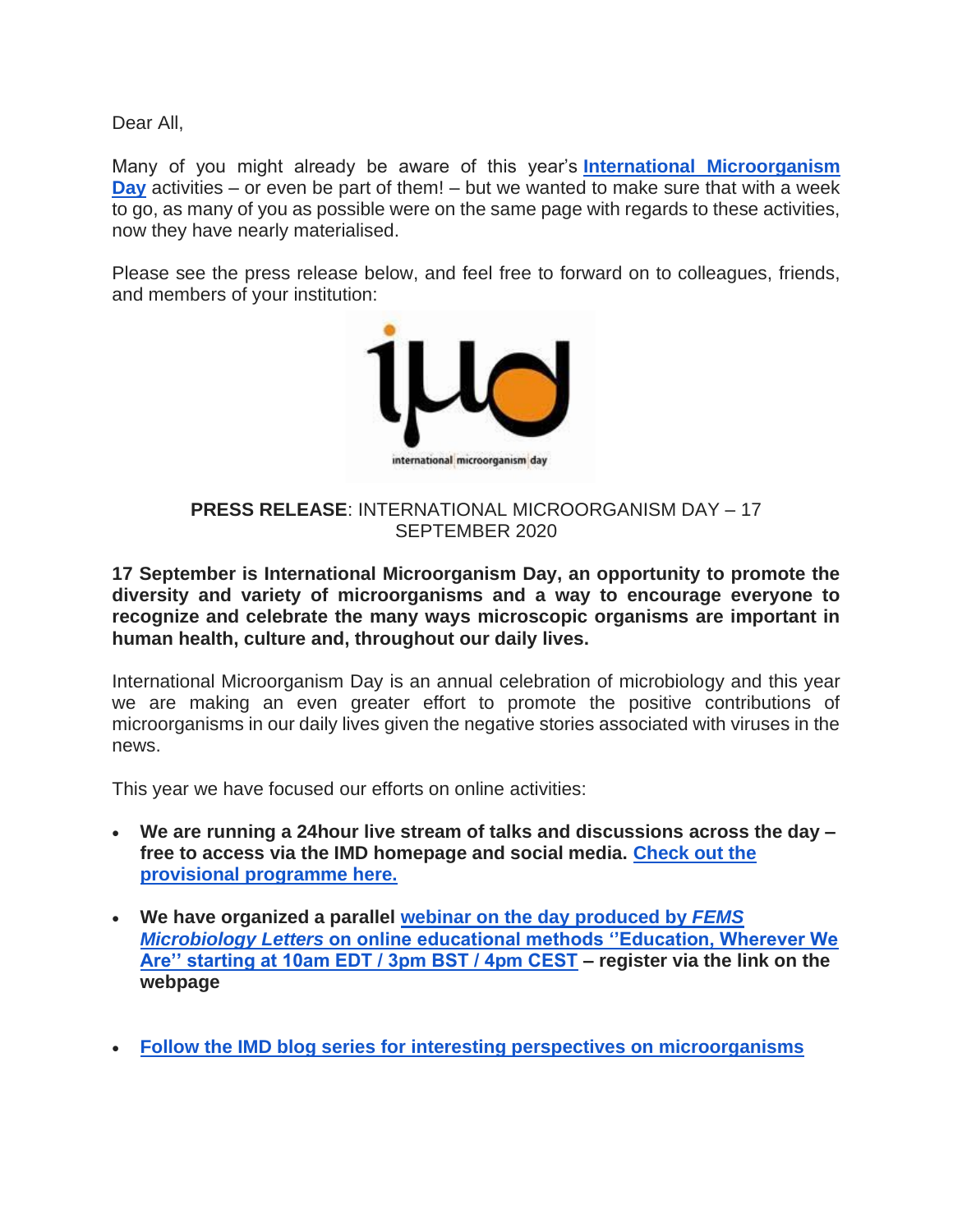## • **[We have published two Education Packs for](https://www.internationalmicroorganismday.org/education-resources) teachers and students to learn [about microorganisms](https://www.internationalmicroorganismday.org/education-resources)**

Microorganisms and their activities have widespread, significant, and generally positive effects on the health and well‐being of human beings and the entire surface of the planet and its atmosphere. Microbes, invisible to the human eye, are the hidden power in many everyday activities, serving to ferment foods and treat sewage, to produce fuel, enzymes, and other bioactive compounds and are a vital component of fertile soil. In the human body, microorganisms make up the human microbiota, including the essential gut flora. The pathogens responsible for many infectious diseases are also microbes and as such are the target of disease prevention and control measures.

The scientific study of microorganisms began with their observation under the microscope in the 1670s by Antonie van Leeuwenhoek. 17 of September was chosen to acknowledge the date in 1683 van Leeuwenhoek - a Dutch merchant with no formal education - sent a letter to the Royal Society in London, reporting the first description of a single-celled organism. In the 1850s, Louis Pasteur found that microorganisms caused food spoilage and Robert Koch in the 1880s discovered that microorganisms caused the diseases tuberculosis, cholera, and anthrax.

Microorganisms include all unicellular organisms and so are extremely diverse. They live in almost every habitat from the poles to the equator, deserts, geysers, rocks, and the deep sea. Some are adapted to extremes such as very hot or very cold conditions, others to high pressure, and a few to high radiation environments. There is evidence that 3.45 billion-year-old Australian rocks once contained microorganisms, the earliest direct evidence of life on Earth.

However, unlike other subjects having a significant impact upon humankind, knowledge of these vital microbial activities, how they impact our lives, and how they may be harnessed for the benefit of humankind *– microbiology literacy* – is low among the public and decision makers. An understanding of key microbial activities is essential in society for informed personal decisions, as well as for policy development in government and business.

We hope this can be addressed by microbiologists, microbiological learned societies, microbiology‐literate professionals and all microbe lovers around their world sharing their passion and knowledge of microbes and their value to all humankind on 17 September. Microbiologists from across the globe will be contributing to International Microorganism Day, developing appealing teaching materials, introducing research in an engaging way, sharing interesting facts and stories about microorganisms and their impact. We hope to demonstrate to educators, policy makers, business leaders and relevant governmental and non‐governmental agencies the significance of microorganism and the need for education support increased understanding of their importance and significance and through this, microbiology literacy in society will become reality.